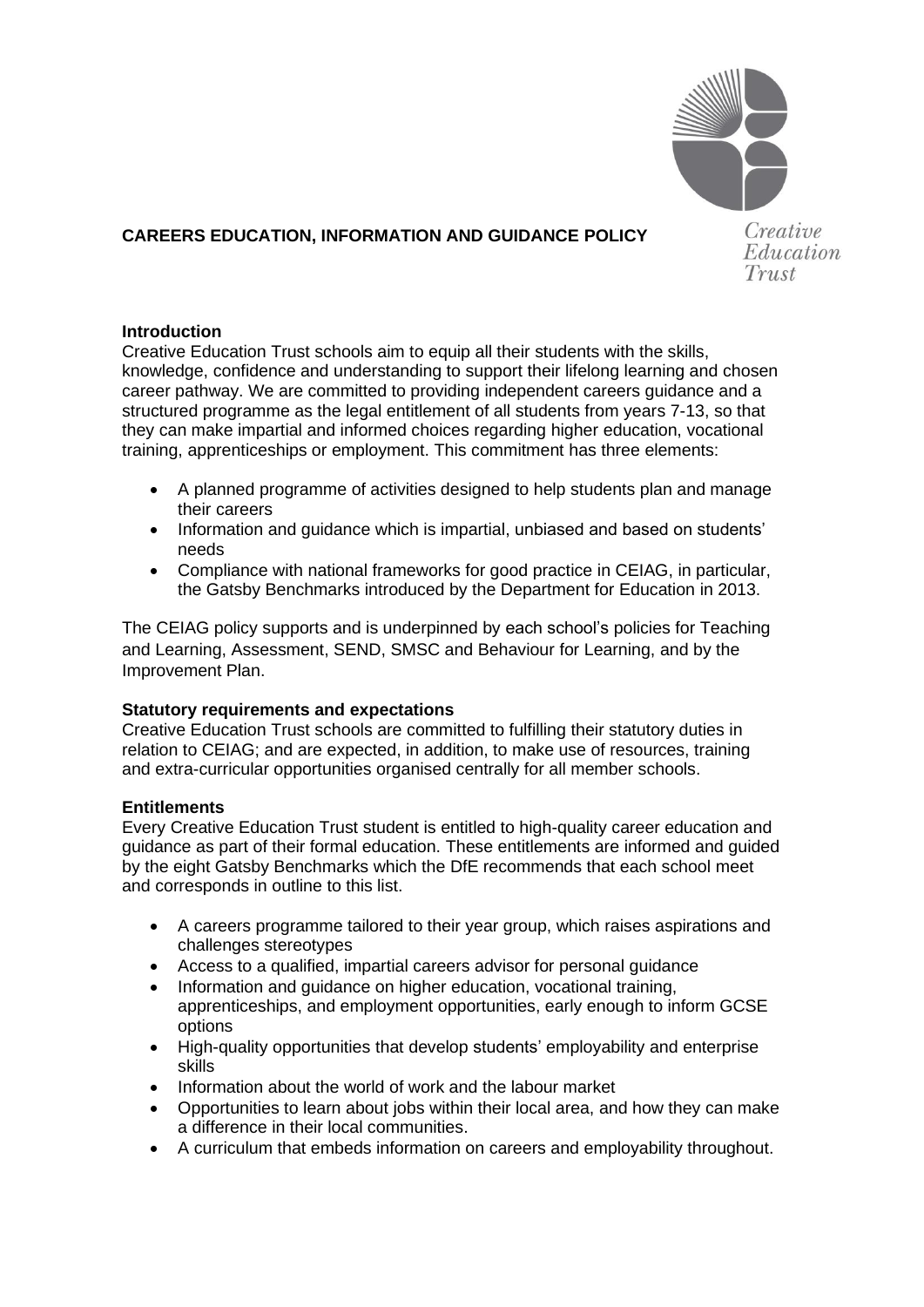

- Interactions with a broad range of employers, employed people, higher education institutions, and apprenticeship providers, in the form of talks, events, assemblies and classroom activities
- Access to an alumni network after leaving school for further professional development and to contribute to careers education in their school.

Appendix A gives detail on the entitlement for all year groups at Caister Academy.

#### **Roles and Responsibilities**

A CEIAG system leader, appointed by the executive from within the Trust's network, provides the technical expertise necessary to plan structures, training or resources necessary to the schools' successful performance with respect to CEIAG.

Caister Academy's senior leadership team is responsible for ensuring that careers have an uncompromised profile in the curriculum, and that the school's Careers Leader or Adviser, who is an appropriately trained career development professional, is enabled and resourced to meet the statutory requirements for CEIAG.

Caister Academy's Careers Leader is responsible for the school's strategy for implementing the list of entitlements above, the delivery of them to every child, and the evaluation of each element according to criteria agreed with the responsible SLT member in accordance with higher level targets set for the school.

Caister Academy also employs a Career Advisor, trained to level 6, who provides personal guidance to students in areas such as labour market information, career pathways, progression routes, developing goals and making decisions.

Caister Academy's Academic Improvement Board's or Academy Council's link member for Careers is responsible for supporting careers as a strategic priority in the school's Improvement Plan, and for assisting schools to access local business networks and employers.

Creative Education Trust's central Programmes team compliments schools' statutory provision by organising cross-Trust events, competitions and other activities that expose pupils further to the world of work. Programmes also work with teaching staff to ensure that the six Key Concepts of Knowledge Connected are embedded into the curriculum as skills transferable to work and employment.

#### **Funding and resourcing**

Funding for CEIAG, sufficient to deliver the list of entitlements above, is allocated in every Creative Education School's budget.

Creative Education Trust Schools are encouraged to explore additional sources of external funding or services in kind from local businesses and employers.

Where potential economies of scale are realised in procuring external provision on behalf of several schools, the CEIAG system leader for the Trust will negotiate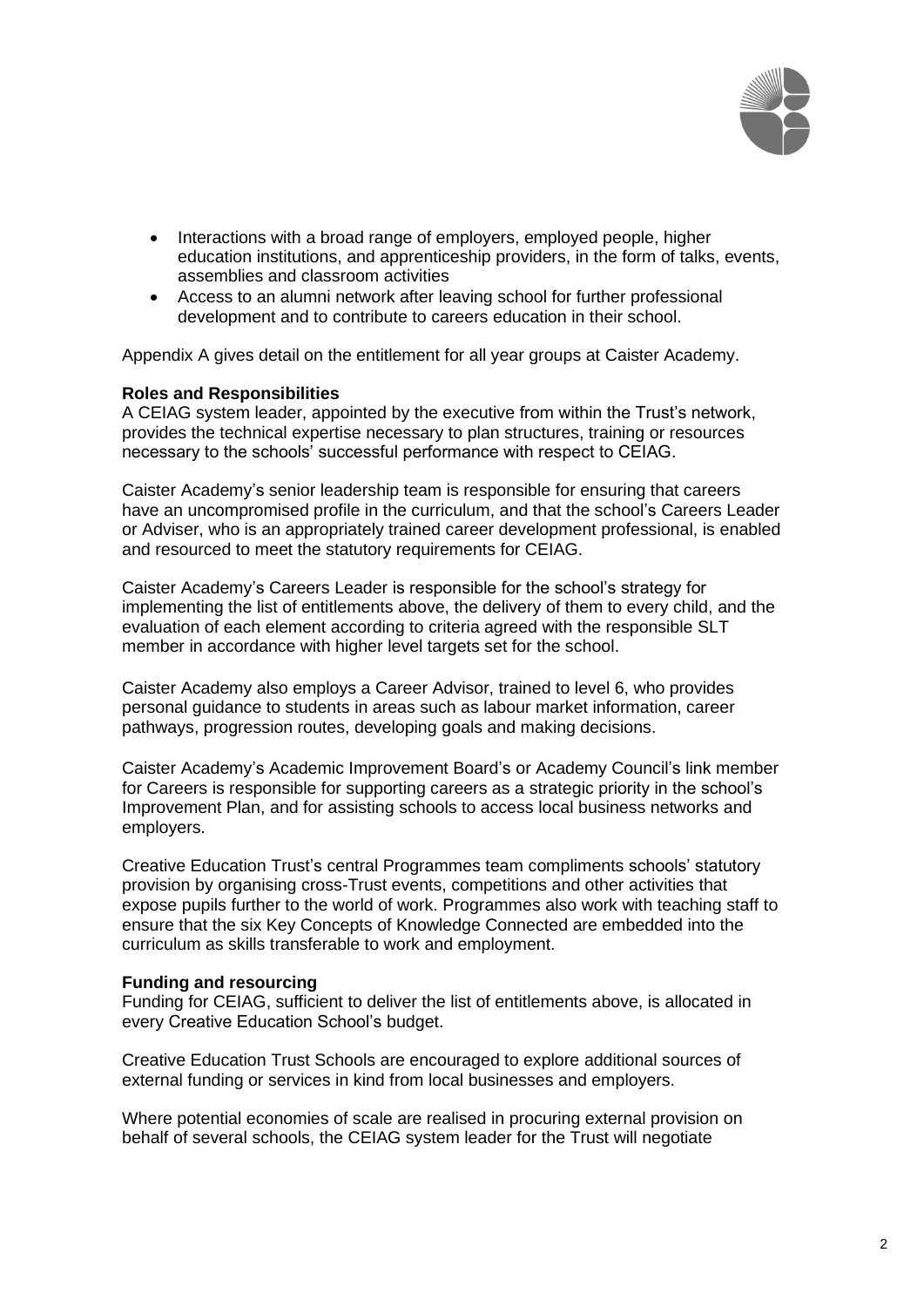

contracts and quality assess the performance of external providers using evaluation data supplied by each school's Careers Leader or Adviser.

Schools are expected to allocate a reasonable portion of their enrichment budget towards participation in the cross-Trust events, competitions and other activities organised by the central Programmes team. These activities are subsidised by a central budget for Programmes, and by successful applications to Trusts, Foundations and other funders made by Programmes colleagues.

#### **Monitoring, reviewing, evaluating and reporting**

Each Creative Education Trust school's success in delivering the CEIAG entitlements above is reported annually to the Trust's Education Standard's Committee.

Each Creative Education Trust school will regularly review their careers provision using the Compass Tool.

Creative Education Trust's Director of Programmes is responsible for monitoring each school's delivery of the entitlements above and providing structures, training or resources necessary to successful performance.

Principals report to the Director of Programmes on the school's delivery of the CEIAG entitlements above. CEIAG performance criteria for the individual school is agreed between the CEIAG leader and the responsible SLT member.

#### **Support agencies and providers**

On behalf of its member schools, Creative Education Trust has annual agreements with Future First to manage the electronic platform for the alumni network and deliver careers events in schools; and with Unifrog to ease students' access to Higher Education.

#### **Provider Access Statement**

Caister Academy manages the access of providers of CEIAG and related employability programmes to students for the purpose of giving students information about the providers' education or training offers.

To deliver the list of entitlements above to every student, careers events for each year group are integrated into the calendar. These events are opportunities for providers to come into school to speak to pupils and/or their parents, or to do so remotely on electronic platforms.

Appendix B is a list of careers events for which access is given to providers for each group at Caister Academy.

Caister Academy will make spaces available for discussions between the provider and students as appropriate to the activity, along with projection equipment to support presentations which has been requested and agreed in advance.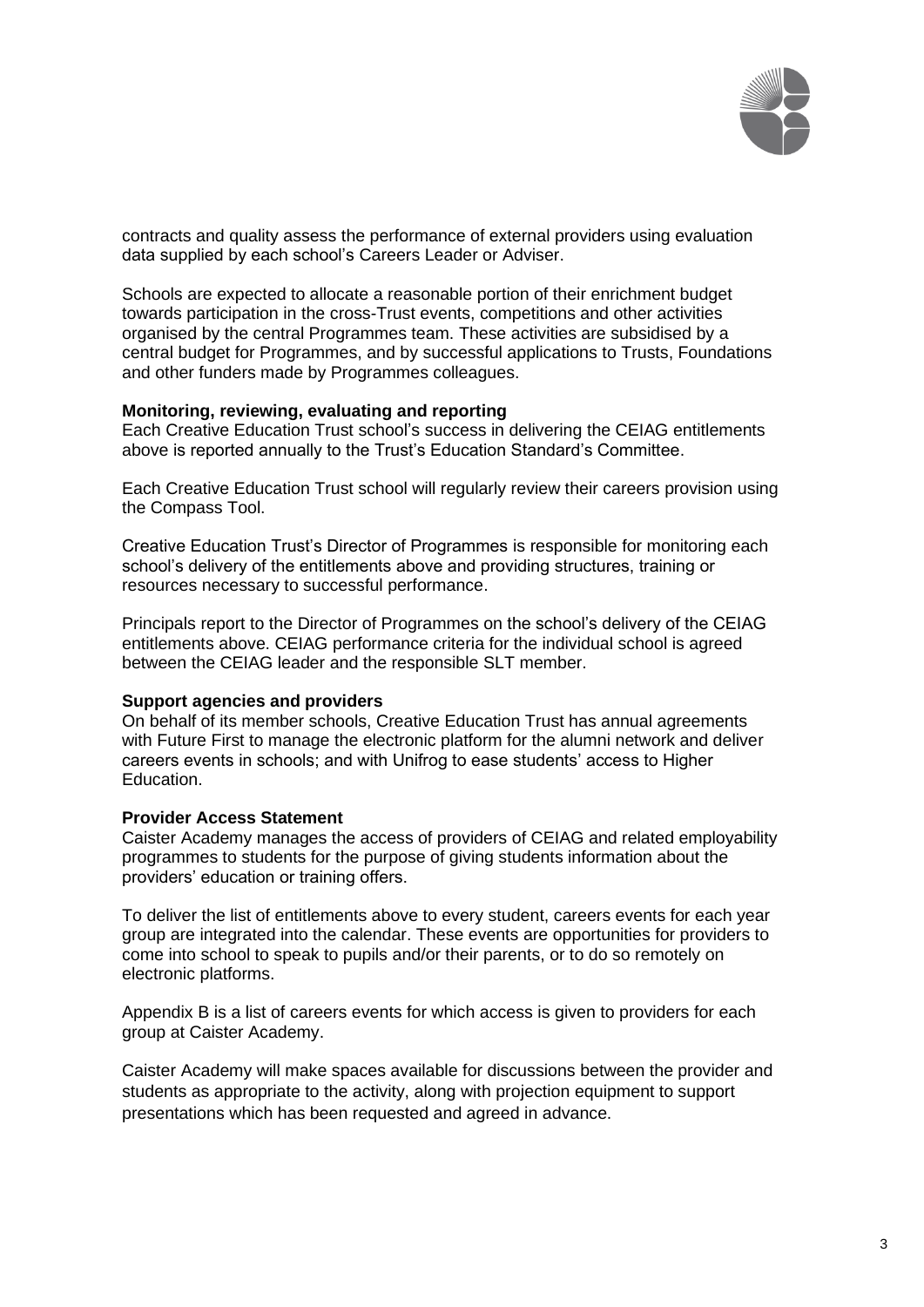

Providers visiting the school should expect to be supervised by a member of school staff, in line with Creative Education Trust's Child Protection and Safeguarding policies.

Providers are permitted to leave prospectuses and literature related to their training at the school.

Providers wishing to request access to Caister Academy should contact:

Mr Robert Arger

Careers Leader – CET Norfolk Secondaries

Email: [robert.arger2@caisteracademy.org.uk](mailto:robert.arger2@caisteracademy.org.uk)

Tel: 01493 720542 or 07949 262801